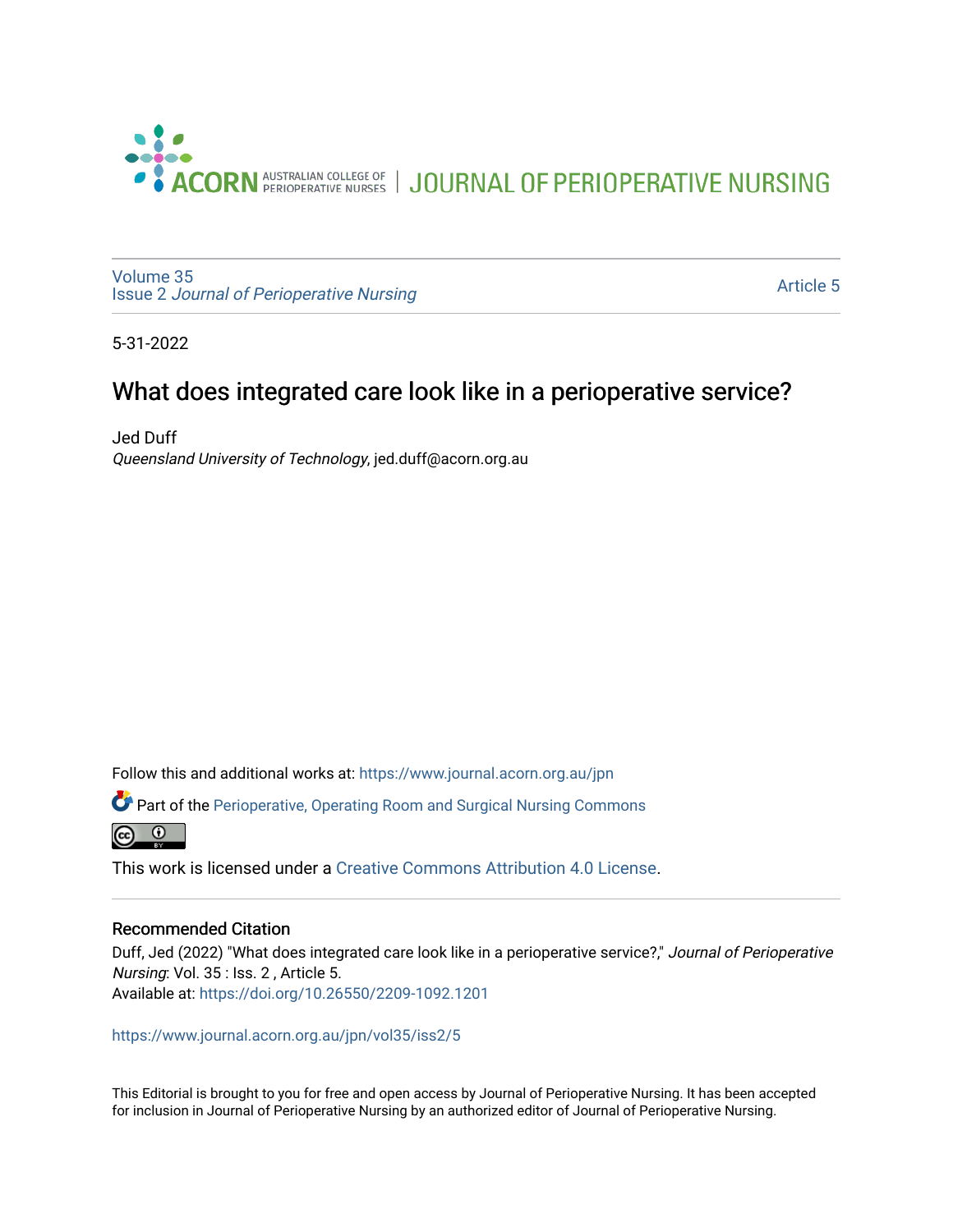#### Professor Jed Duff PhD, RN, FACORN

Editor, Journal of Perioperative Nursing Professor, School of Nursing Faculty of Health, Queensland University of Technology Nursing and Midwifery Research Centre, Royal Brisbane and Women's Hospital [journaleditor@acorn.org.au](mailto:journaleditor@acorn.org.au)

# What does integrated care look like in a perioperative service?

The traditional approach to planning care based on surgical procedures rather than patient needs is no longer fit for purpose. The typical surgical patient has grown increasingly more complex over the past decade due to a combination of clinical and social factors. If this complexity is poorly managed, it can result in substantial and avoidable increases in length of hospital stay, post-operative complications, hospital readmissions, delayed recovery and reduced quality of life.

Integrated care is a growing movement in health service reform that has emerged as a response to managing the complexities of health care delivery. The World Health Organization defines integrated care as 'an approach to strengthen people-centred health systems through the comprehensive delivery of quality services designed according to the multidimensional needs of the population and the individual and delivered by a coordinated multidisciplinary team of providers working across settings and levels of care'.<sup>1</sup>

Integrated care has been widely adopted in chronic disease, where significant efforts have been made to create a seamless health service for complex medical patients. High-quality perioperative care also requires communication and collaboration across primary, secondary and social care sectors that would benefit from an integrated approach. Unfortunately, this philosophy has not been successfully adopted in surgery services, particularly in Australia. In contrast to the patient-centred integrated care approach, many surgical services remain fragmented and structured around the needs of health professionals rather than those of the patient.

Ideally, integrated perioperative care involves the individualised care of patients from referral for surgery

through to complete recovery. A multidisciplinary perioperative care team delivers the care, incorporating all individuals involved in a patient's perioperative journey, including doctors, nurses, other health professionals and family members or other carers. The multidisciplinary team works collaboratively with the primary care team, social services and family and carers to provide safe, effective and efficient care.<sup>2</sup>

The emergence of perioperative frailty clinics is an excellent example of effective integrated, perioperative care that could be more widely adopted. As the population ages, increasing numbers of frail older people undergo elective and emergency surgery. Frailty is a significant risk factor for surgical complications. As a response, some services have developed a dedicated multidisciplinary perioperative frailty clinic that addresses patients' medical, psychological, functional and social needs.3 Frailty clinics have been highly successful where they have been trialled. One of the key outcomes is an increase in shared decision-making about surgical and non-surgical options.

Perioperative medicine is an emerging field dedicated to optimising care for patients prior to surgery and minimising the risk of and managing perioperative complications. The field has been established to provide optimal